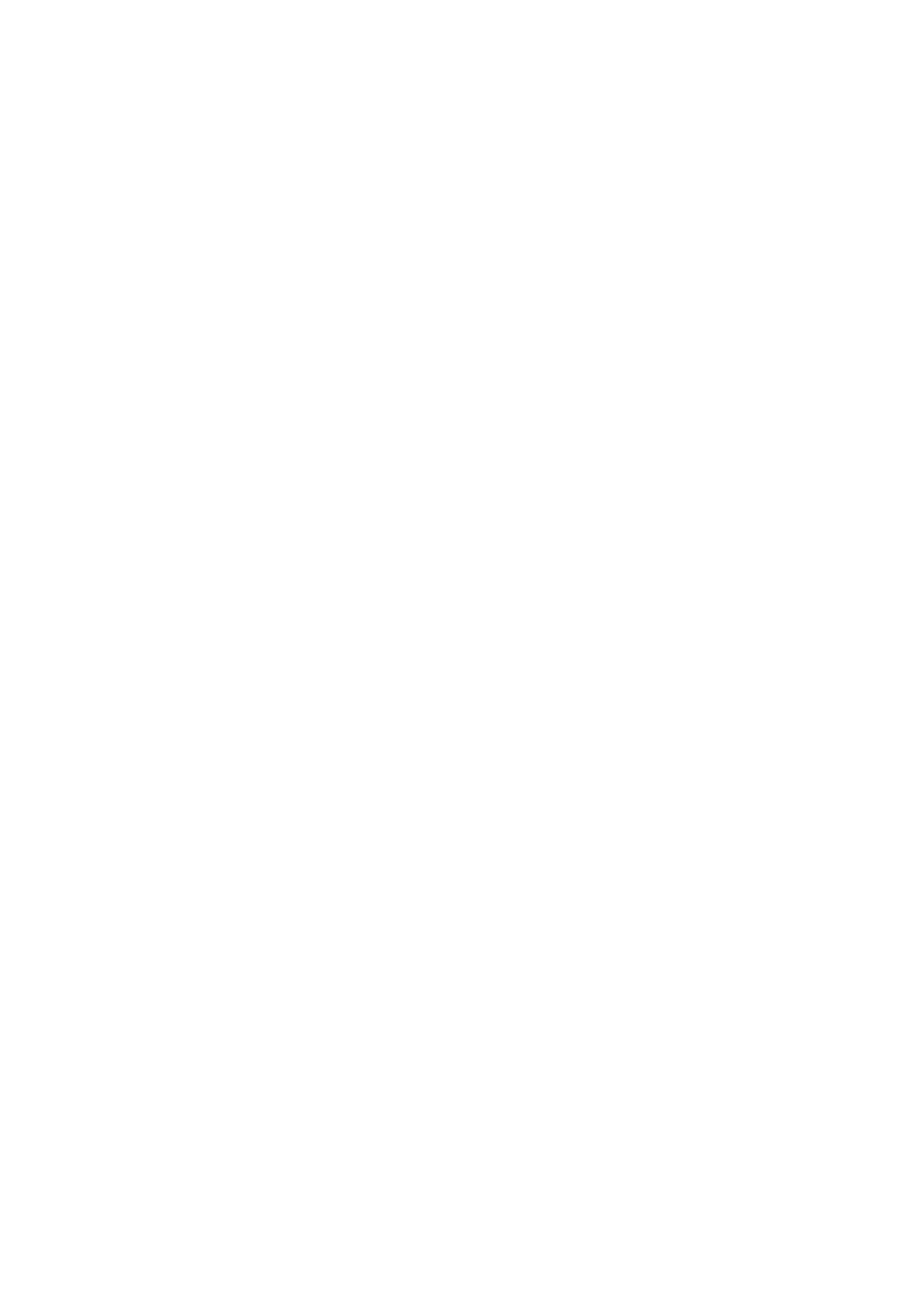# A **BILL** TO

Make further provision in connection with the period for negotiations for withdrawing from the European Union.

E IT ENACTED by the Queen's most Excellent Majesty, by and with the advice and consent of the Lords Spiritual and Temporal, and Commons, in this present **B** E IT ENACTED by the Queen's most Excellent Majesty, by and with consent of the Lords Spiritual and Temporal, and Commons, Parliament assembled, and by the authority of the same, as follows:  $-$ 

#### <span id="page-2-3"></span><span id="page-2-0"></span>**1 Duties in connection with the withdrawal of the UK from the European Union**

- <span id="page-2-1"></span>(1) The condition in this subsection is that a Minister of the Crown has laid before each House of Parliament a statement that the United Kingdom has concluded an agreement with the European Union under Article 50(2) of the Treaty on European Union and a copy of the agreement and—
	- (a) the agreement has been approved by resolution of the House of Commons on a motion moved by a Minister of the Crown, and
	- (b) a motion for the House of Lords to take note of the agreement has been tabled in the House of Lords by a Minister of the Crown and—
		- (i) the House of Lords has debated the motion, or
		- (ii) the House of Lords has not concluded a debate on the motion before the end of the period of two Lords sitting days beginning with the first Lords sitting day after the day on which the House of Commons passes the resolution mentioned in paragraph (a).
- <span id="page-2-4"></span><span id="page-2-2"></span>(2) The condition in this subsection is that a Minister of the Crown has laid before each House of Parliament a statement that the United Kingdom is to leave the European Union without an agreement having been reached under Article 50(2) of the Treaty on European Union and—
	- (a) the statement has been approved by resolution of the House of Commons on a motion moved by a Minister of the Crown in the following form— *20*

"That this House approves the withdrawal of the United Kingdom from the European Union under Article 50 of the Treaty on European Union on exit day, without a withdrawal agreement as defined in section 20(1) of the European Union (Withdrawal) Act 2018", and

*5*

*10*

*15*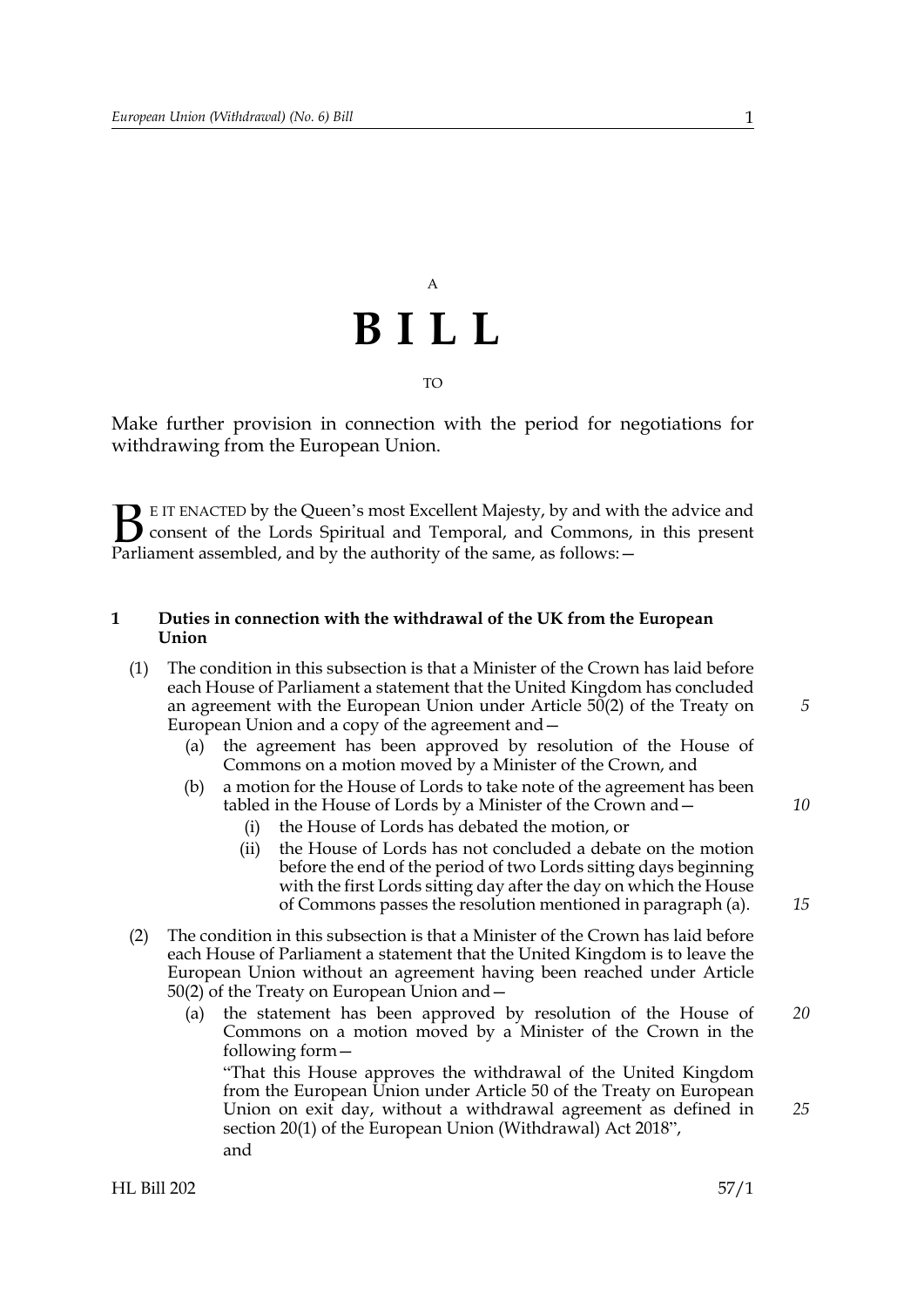- (b) a motion for the House of Lords to take note of the statement has been tabled in the House of Lords by a Minister of the Crown and—
	- (i) the House of Lords has debated the motion, or
	- (ii) the House of Lords has not concluded a debate on the motion before the end of the period of two Lords sitting days beginning with the first Lords sitting day after the day on which the House of Commons passes the resolution mentioned in paragraph (a).
- (3) If neither of the conditions in subsection [\(1\)](#page-2-1) or subsection [\(2\)](#page-2-2) is satisfied, subsection [\(4\)](#page-3-1) must be complied with no later than 19 October 2019.
- <span id="page-3-1"></span>(4) The Prime Minister must seek to obtain from the European Council an extension of the period under Article 50(3) of the Treaty on European Union ending at 11.00pm on 31 October 2019 by sending to the President of the European Council a letter in the form set out in the Schedule to this Act requesting an extension of that period to 11.00pm on 31 January 2020 in order to debate and pass a Bill to implement the agreement between the United Kingdom and the European Union under Article 50(2) of the Treaty on European Union, including provisions reflecting the outcome of inter-party talks as announced by the Prime Minister on 21 May 2019, and in particular the need for the United Kingdom to secure changes to the political declaration to reflect the outcome of those inter-party talks. *10 15 20*
- (5) If, following a request for an extension under subsection [\(4\)](#page-3-1) but before the end of 30 October 2019, the condition in subsection [\(1\)](#page-2-1) or the condition in subsection [\(2\)](#page-2-2) is met, the Prime Minister may withdraw or modify the request.

#### <span id="page-3-0"></span>**2 Report on progress of negotiations on the United Kingdom's relationship with the European Union**

- <span id="page-3-4"></span>(1) In the event that an extension of the period under Article 50(3) of the Treaty on European Union ending at 11.00pm on 31 October 2019 is agreed with the European Council, the Secretary of State must, by 30 November 2019, publish a report explaining what progress has been made in negotiations on the United Kingdom's relationship with the European Union.
- <span id="page-3-2"></span>(2) The Secretary of State must make arrangements for—
	- (a) motion to the effect that the House of Commons has approved the report, to be moved in the House of Commons by a Minister of the Crown; and
	- (b) a motion for the House of Lords to take note of the report, to be moved in the House of Lords by a Minister of the Crown. *35*
- <span id="page-3-3"></span>(3) The motions required under subsections [\(2\)\(a\)](#page-3-2) and [\(2\)\(b\)](#page-3-3) must be moved in the relevant House by a Minister of the Crown within the period of five calendar days beginning with the end of the day on which the report is published.
- (4) If the motion tabled in the House of Commons is rejected or amended, the Secretary of State must, by 10 January 2020, publish a further report under subsection [\(1\)](#page-3-4) setting out a plan for further negotiations on the United Kingdom's relationship with the European Union. *40*
- (5) The Secretary of State shall make a further report under subsection [\(1\)](#page-3-4) at least every 28 calendar days starting on 7 February 2020 either until an agreement with the European Union is reached or until otherwise indicated by a resolution of the House of Commons.

*25*

*30*

*45*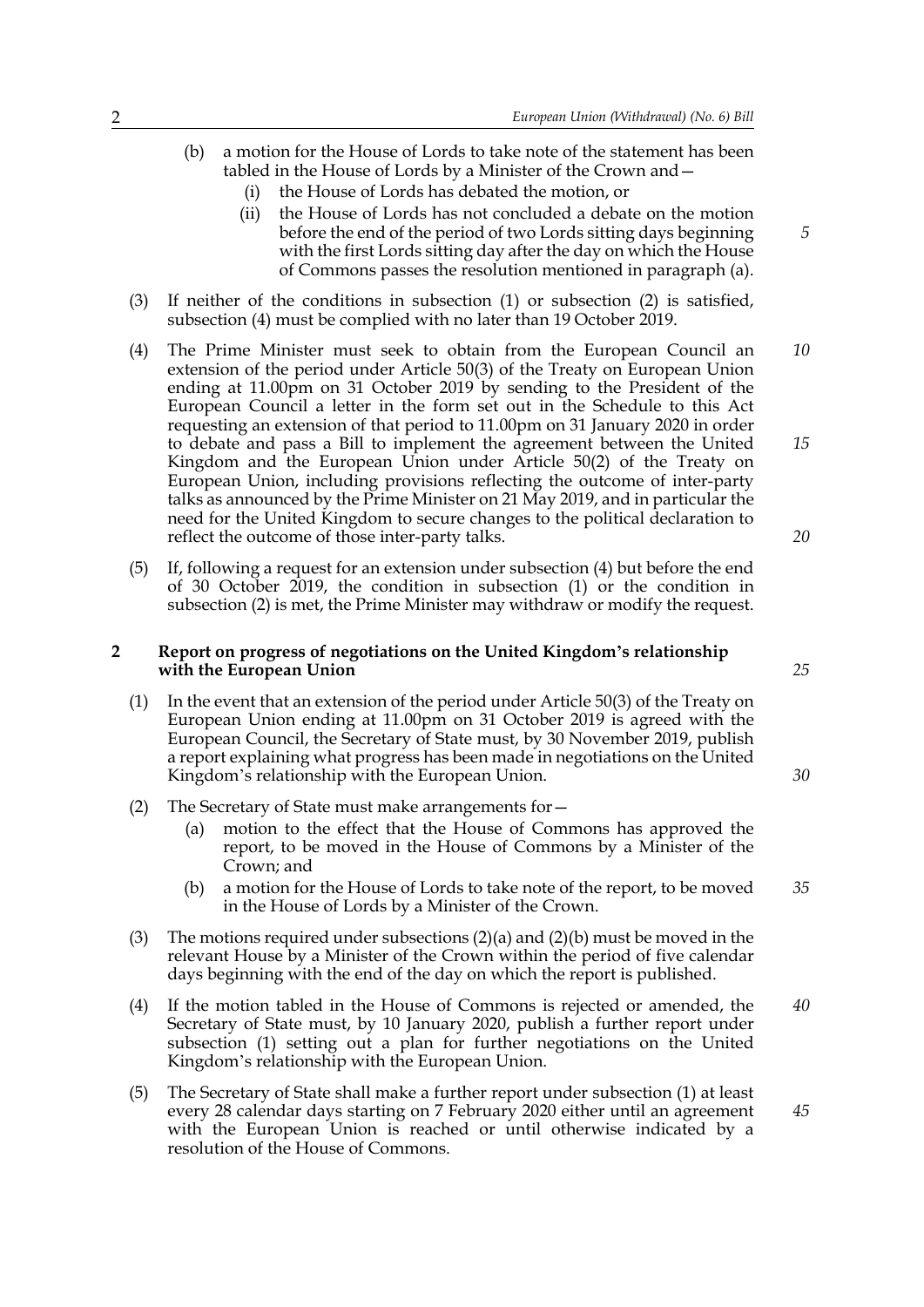#### <span id="page-4-3"></span><span id="page-4-0"></span>**3 Duties in connection with Article 50 extension**

- (1) If the European Council decides to agree an extension of the period in Article 50(3) of the Treaty on European Union ending at 11.00 pm on 31 October 2019 to the period ending at 11.00pm on 31 January 2020, the Prime Minister must, immediately after such a decision is made, notify the President of the European Council that the United Kingdom agrees to the proposed extension.
- <span id="page-4-4"></span>(2) If the European Council decides to agree an extension of the period in Article 50(3) of the Treaty on European Union ending at 11.00pm on 31 October 2019, but to a date other than 11.00pm on 31 January 2020, the Prime Minister must, within a period of two days beginning with the end of the day on which the European Council's decision is made, or before the end of 30 October 2019, whichever is sooner, notify the President of the European Council that the United Kingdom agrees to the proposed extension.
- <span id="page-4-6"></span>(3) But subsection [\(2\)](#page-4-4) does not apply if the House of Commons has decided not to pass a motion moved by a Minister of the Crown within a period of two calendar days beginning with the end of the day on which the European Council's decision is made or before the end of 30 October 2019, whichever is sooner, in the following form—

"That this House has approved the extension to the period in Article 50(3) of the Treaty on European Union which the European Council has decided."

(4) Nothing in this section shall prevent the Prime Minister from agreeing to an extension of the period specified in Article 50(3) of the Treaty on European Union otherwise than in accordance with this section.

#### <span id="page-4-1"></span>**4 Amendment of existing provision**

- <span id="page-4-5"></span>(1) In section 20(4) of the European Union (Withdrawal) Act 2018 (which provides for regulations to be made amending the definition of exit day) for "may" substitute "must". *25*
- (2) Subsection [\(1\)](#page-4-5) does not apply if the House of Commons decides to approve the motion in section [1](#page-2-3)[\(2\)\(a\)](#page-2-4) or decides not to approve the motion in section [3](#page-4-3)[\(3\)](#page-4-6).

#### <span id="page-4-2"></span>**5 Interpretation, commencement, extent and short title**

- (1) Any term used in this Act which is also defined in section 20 of the European Union (Withdrawal) Act 2018 has the same meaning in this Act as in that Act.
- (2) 'European Council' means the European Council acting for the purposes of Article 50 of the Treaty on European Union.
- (3) The provisions of this Act override any statutory or other provision which would otherwise require the UK to leave the European Union on any specified date. *35*
- (4) This Act extends to England and Wales, Scotland and Northern Ireland.
- (5) This Act comes into force on the day on which this Act is passed.
- (6) This Act may be cited as the European Union (Withdrawal) (No. 2) Act 2019. *40*

*5*

*10*

*15*

*20*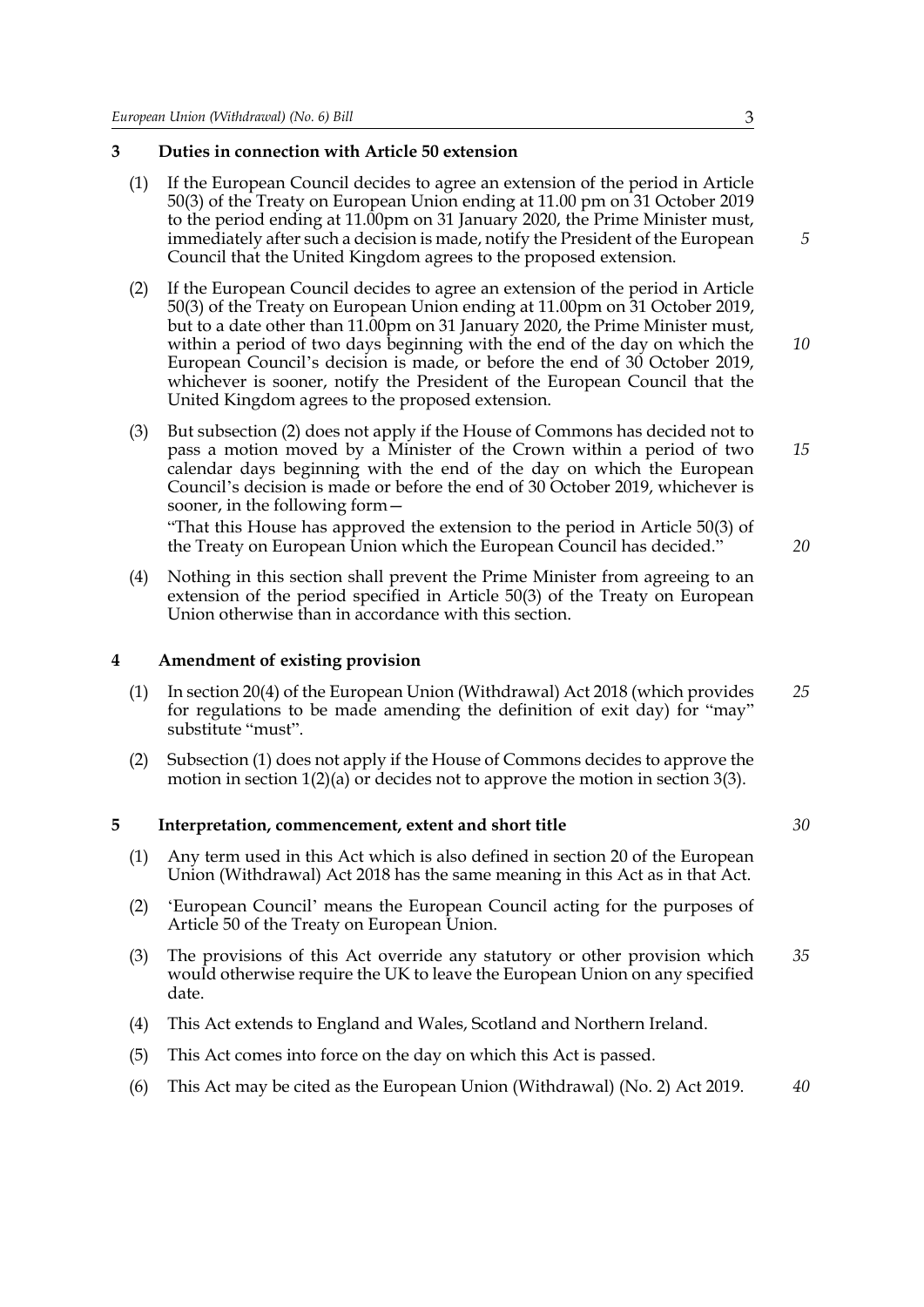### <span id="page-5-0"></span>SCHEDULE Section [1](#page-2-0)

#### FORM OF LETTER FROM THE PRIME MINISTER TO THE PRESIDENT OF THE EUROPEAN COUNCIL.

"Dear Mr President,

The UK Parliament has passed the European Union (Withdrawal) (No. 2) Act 2019. Its provisions now require Her Majesty's Government to seek an extension of the period provided under Article 50(3) of the Treaty on European Union, including as applied by Article 106a of the Euratom Treaty, currently due to expire at 11.00pm GMT on 31 October 2019, until 11.00pm GMT on 31 January 2020.

I am writing therefore to inform the European Council that the United Kingdom is seeking a further extension to the period provided under Article 50(3) of the Treaty on European Union, including as applied by Article 106a of the Euratom Treaty. The United Kingdom proposes that this period should end at 11.00pm GMT on 31 January 2020. If the parties are able to ratify before this date, the Government proposes that the period should be terminated early.

Yours sincerely,

Prime Minister of the United Kingdom of Great Britain and Northern Ireland"

*5*

*10*